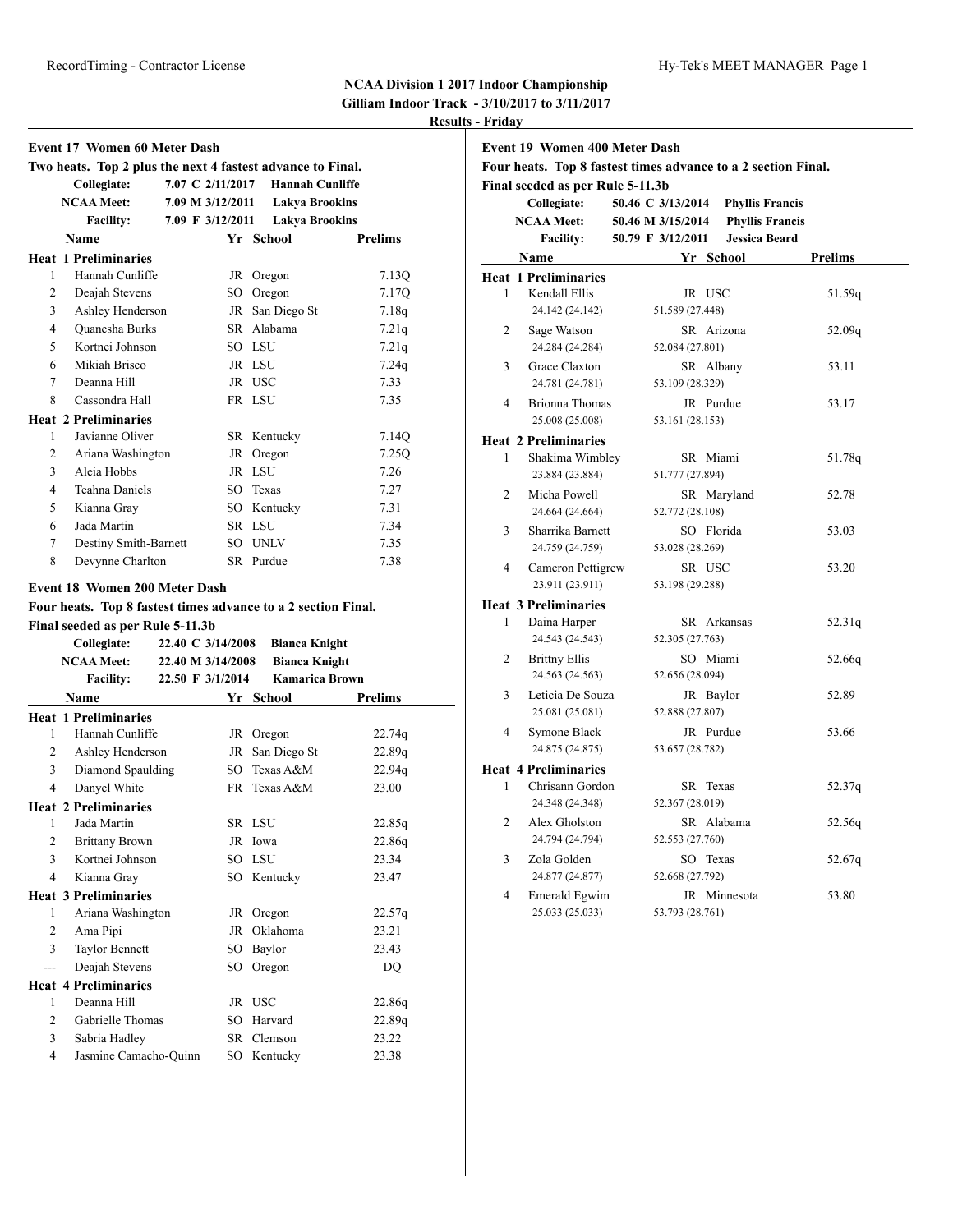|                |                                                                                                                                      |                     |                     |                               | Result |
|----------------|--------------------------------------------------------------------------------------------------------------------------------------|---------------------|---------------------|-------------------------------|--------|
|                | Event 20 Women 800 Meter Run<br>Two heats. Top 3 plus next 2 fastest advance to Final.<br>Two waterfall start, 2 turn stagger. (5,3) |                     |                     |                               |        |
|                | Prelim: Random draw. Final: Top 3 outside, random.                                                                                   |                     |                     |                               |        |
|                | Collegiate:                                                                                                                          | 2:00.69 C 2/11/2017 | <b>Jazmine Fray</b> |                               |        |
|                | <b>NCAA Meet:</b>                                                                                                                    | 2:01.64 M 3/14/2015 |                     | <b>Natoya Goule</b>           |        |
|                | Facility: $2:02.84 \text{ F } 2/13/2010$                                                                                             |                     |                     | <b>Phoebe Wright</b>          |        |
|                | Name                                                                                                                                 |                     | Yr School           | <b>Prelims</b>                |        |
|                | <b>Heat 1 Preliminaries</b>                                                                                                          |                     |                     |                               |        |
| 1              | Hanna Green                                                                                                                          |                     | SR Virginia Tech    | 2:04.06Q                      |        |
|                | 29.045 (29.045)                                                                                                                      | 1:01.729(32.685)    |                     | 1:33.667 (31.938)             |        |
|                | 2:04.054 (30.388)                                                                                                                    |                     |                     |                               |        |
| 2              | Jazmine Fray                                                                                                                         |                     | SO Texas A&M        | 2:04.40Q                      |        |
|                | 29.095 (29.095)                                                                                                                      | 1:01.681(32.587)    |                     | 1:33.577 (31.896)             |        |
|                | 2:04.395 (30.819)                                                                                                                    |                     |                     |                               |        |
| 3              | Ruby Stauber                                                                                                                         |                     | FR LSU              | 2:04.59Q                      |        |
|                | 29.393 (29.393)                                                                                                                      | 1:02.026(32.634)    |                     | 1:34.034 (32.009)             |        |
|                | 2:04.590 (30.556)                                                                                                                    |                     |                     |                               |        |
| 4              | Abike Egbeniyi                                                                                                                       | 1:01.812(32.588)    | SO Mid. Tenn. St    | 2:04.78q                      |        |
|                | 29.224 (29.224)<br>2:04.779 (31.043)                                                                                                 |                     |                     | 1:33.736 (31.925)             |        |
|                |                                                                                                                                      |                     |                     |                               |        |
| 5              | Olivia Baker<br>29.324 (29.324)                                                                                                      | 1:02.284(32.961)    | JR Stanford         | 2:05.65q<br>1:33.818 (31.534) |        |
|                | 2:05.645 (31.828)                                                                                                                    |                     |                     |                               |        |
| 6              |                                                                                                                                      |                     | SR LSU              | 2:05.82                       |        |
|                | Morgan Schuetz<br>29.572 (29.572)                                                                                                    | 1:02.103(32.532)    |                     | 1:34.160 (32.058)             |        |
|                | 2:05.814 (31.654)                                                                                                                    |                     |                     |                               |        |
| 7              | Madeline Kopp                                                                                                                        |                     | SR Duke             | 2:07.28                       |        |
|                | 29.426 (29.426)                                                                                                                      | 1:01.967(32.542)    |                     | 1:34.734 (32.768)             |        |
|                | 2:07.279 (32.545)                                                                                                                    |                     |                     |                               |        |
| 8              | Michelle Howell                                                                                                                      |                     | JR Jacksonville     | 2:08.27                       |        |
|                | 29.679 (29.679)                                                                                                                      | 1:02.575(32.897)    |                     | 1:35.025(32.450)              |        |
|                | 2:08.264 (33.239)                                                                                                                    |                     |                     |                               |        |
|                | <b>Heat 2 Preliminaries</b>                                                                                                          |                     |                     |                               |        |
| 1              | Raevyn Rogers                                                                                                                        |                     | JR Oregon           | 2:05.36Q                      |        |
|                | 28.535 (28.535)                                                                                                                      | 1:00.592(32.058)    |                     | 1:33.700 (33.108)             |        |
|                | 2:05.355 (31.656)                                                                                                                    |                     |                     |                               |        |
| 2              | Shea Collinsworth                                                                                                                    |                     | SR BYU              | 2:05.57Q                      |        |
|                | 28.699 (28.699)                                                                                                                      | 1:00.740(32.042)    |                     | 1:33.626 (32.886)             |        |
|                | 2:05.563 (31.937)                                                                                                                    |                     |                     |                               |        |
| 3              | Jasmine Staebler                                                                                                                     |                     | SO Iowa State       | 2:05.63Q                      |        |
|                | 28.821 (28.821)                                                                                                                      | 1:00.802(31.982)    |                     | 1:33.901 (33.100)             |        |
|                | 2:05.621 (31.720)                                                                                                                    |                     |                     |                               |        |
| $\overline{4}$ | Kaylee Dodd                                                                                                                          |                     | JR Okla State       | 2:05.82                       |        |
|                | 29.173 (29.173)                                                                                                                      | 1:01.138(31.965)    |                     | 1:34.490 (33.353)             |        |
|                | 2:05.814 (31.324)                                                                                                                    |                     |                     |                               |        |
| 5              | Agnes Abu                                                                                                                            |                     | JR Mid. Tenn. St    | 2:06.16                       |        |
|                | 28.997 (28.997)                                                                                                                      | 1:01.029(32.033)    |                     | 1:33.840(32.812)              |        |
|                | 2:06.158 (32.318)                                                                                                                    |                     |                     |                               |        |
| 6              | Courtney Clayton                                                                                                                     |                     | JR Vanderbilt       | 2:06.96                       |        |
|                | 29.241 (29.241)                                                                                                                      | 1:01.255(32.015)    |                     | 1:34.079 (32.824)             |        |
|                | 2:06.953 (32.875)                                                                                                                    |                     |                     |                               |        |
| 7              | Sadi Henderson                                                                                                                       |                     | JR Boise State      | 2:07.40                       |        |
|                | 28.933 (28.933)                                                                                                                      | 1:00.855(31.922)    |                     | 1:33.805 (32.950)             |        |
|                | 2:07.394 (33.589)                                                                                                                    |                     |                     |                               |        |

| 8 | Rachel Weber                                           |                     | SR Ohio State    | 2:10.76                |
|---|--------------------------------------------------------|---------------------|------------------|------------------------|
|   | 28.793 (28.793)                                        | 1:01.546(32.754)    |                  | 1:35.390 (33.844)      |
|   | 2:10.755 (35.365)                                      |                     |                  |                        |
|   |                                                        |                     |                  |                        |
|   | <b>Event 21 Women 1 Mile Run</b>                       |                     |                  |                        |
|   | Two heats. Top 4 plus next 2 fastest advance to Final. |                     |                  |                        |
|   | 2 waterfall start, 2 turn stagger. (5,3), Final: (7,3) |                     |                  |                        |
|   | Prelim: Random draw. Final: Top 3 outside, random.     |                     |                  |                        |
|   | Collegiate:                                            | 4:25.91 C 2/28/2009 |                  | <b>Jenny Barringer</b> |
|   | <b>NCAA Meet:</b>                                      | 4:27.18 M 3/14/2015 |                  | Leah O'Connor          |
|   | <b>Facility:</b>                                       | 4:25.91 F 2/28/2009 |                  | <b>Jenny Barringer</b> |
|   | Name                                                   |                     | Yr School        | Prelims                |
|   | <b>Heat 1 Preliminaries</b>                            |                     |                  |                        |
| 1 | Karisa Nelson                                          |                     | JR Samford       | 4:35.31Q               |
|   | 34.130 (34.130)                                        | 1:09.893 (35.764)   |                  | 1:45.019 (35.126)      |
|   | 2:20.074 (35.055)                                      | 2:54.645 (34.571)   |                  | 3:29.091 (34.447)      |
|   | 4:02.730 (33.640)                                      | 4:35.310 (32.580)   |                  |                        |
| 2 | Amy-Eloise Neale                                       |                     | JR Washington    | 4:35.38Q               |
|   | 34.607 (34.607)                                        | 1:10.563(35.957)    |                  | 1:45.725 (35.162)      |
|   | 2:20.703 (34.979)                                      | 2:55.498 (34.796)   |                  | 3:29.888 (34.390)      |
|   | 4:03.546 (33.659)                                      | 4:35.375 (31.829)   |                  |                        |
| 3 | Kaela Edwards                                          |                     | SR Okla State    | 4:35.46Q               |
|   | 33.926 (33.926)                                        | 1:09.725 (35.799)   |                  | 1:44.950 (35.225)      |
|   | 2:20.038 (35.089)                                      | 2:54.778 (34.740)   |                  | 3:29.378 (34.600)      |
|   | 4:03.736 (34.359)                                      | 4:35.452 (31.716)   |                  |                        |
| 4 | Millie Paladino                                        |                     | JR Providence    | 4:35.52Q               |
|   | 34.290 (34.290)                                        | 1:10.243(35.954)    |                  | 1:45.349 (35.107)      |
|   | 2:20.318 (34.969)                                      | 2:55.016 (34.699)   |                  | 3:29.655 (34.639)      |
|   | 4:03.955 (34.300)                                      | 4:35.518 (31.564)   |                  |                        |
| 5 | Grace Barnett                                          |                     | JR Clemson       | 4:35.58q               |
|   | 34.190 (34.190)                                        | 1:10.046(35.857)    |                  | 1:45.223 (35.177)      |
|   | 2:20.404 (35.182)                                      | 2:54.963 (34.559)   |                  | 3:29.435 (34.472)      |
|   | 4:03.065(33.631)                                       | 4:35.575 (32.510)   |                  |                        |
| 6 | Siofra Cleirigh Buttner                                |                     | JR Villanova     | 4:35.79q               |
|   | 34.158 (34.158)                                        | 1:10.150(35.992)    |                  | 1:45.482 (35.332)      |
|   | 2:20.453 (34.972)                                      | 2:55.211 (34.758)   |                  | 3:29.621 (34.411)      |
|   | 4:03.469 (33.848)                                      | 4:35.790 (32.321)   |                  |                        |
| 7 | Megan Moye                                             |                     | SR NC State      | 4:40.39                |
|   | 33.971 (33.971)                                        | 1:09.460 (35.489)   |                  | 1:44.775(35.316)       |
|   | 2:19.767 (34.992)                                      | 2:54.491 (34.725)   |                  | 3:29.123 (34.632)      |
|   | 4:03.928 (34.805)                                      | 4:40.381 (36.453)   |                  |                        |
| 8 | Kennedy Weisner                                        |                     | JR Georgetown    | 4:47.60                |
|   | 34.435 (34.435)                                        | 1:10.320(35.886)    |                  | 1:45.313 (34.993)      |
|   | 2:20.657 (35.345)                                      | 2:55.720 (35.064)   |                  | 3:30.881 (35.161)      |
|   | 4:08.638 (37.757)                                      | 4:47.595 (38.958)   |                  |                        |
|   | <b>Heat 2 Preliminaries</b>                            |                     |                  |                        |
| 1 | Therese Haiss                                          |                     | SR Arkansas      | 4:38.53Q               |
|   | 36.483 (36.483)                                        | 1:15.481 (38.999)   |                  | 1:52.554 (37.074)      |
|   | 2:27.682 (35.128)                                      | 3:01.652 (33.970)   |                  | 3:34.803 (33.152)      |
|   | 4:07.238 (32.435)                                      | 4:38.529 (31.291)   |                  |                        |
| 2 | Elinor Purrier                                         |                     | JR New Hampshire | 4:38.79Q               |
|   | 36.648 (36.648)                                        | 1:15.709(39.061)    |                  | 1:52.752 (37.043)      |
|   | 2:27.902 (35.150)                                      | 3:01.878 (33.977)   |                  | 3:34.917 (33.039)      |
|   | 4:07.833 (32.916)                                      | 4:38.786 (30.954)   |                  |                        |
|   |                                                        |                     |                  |                        |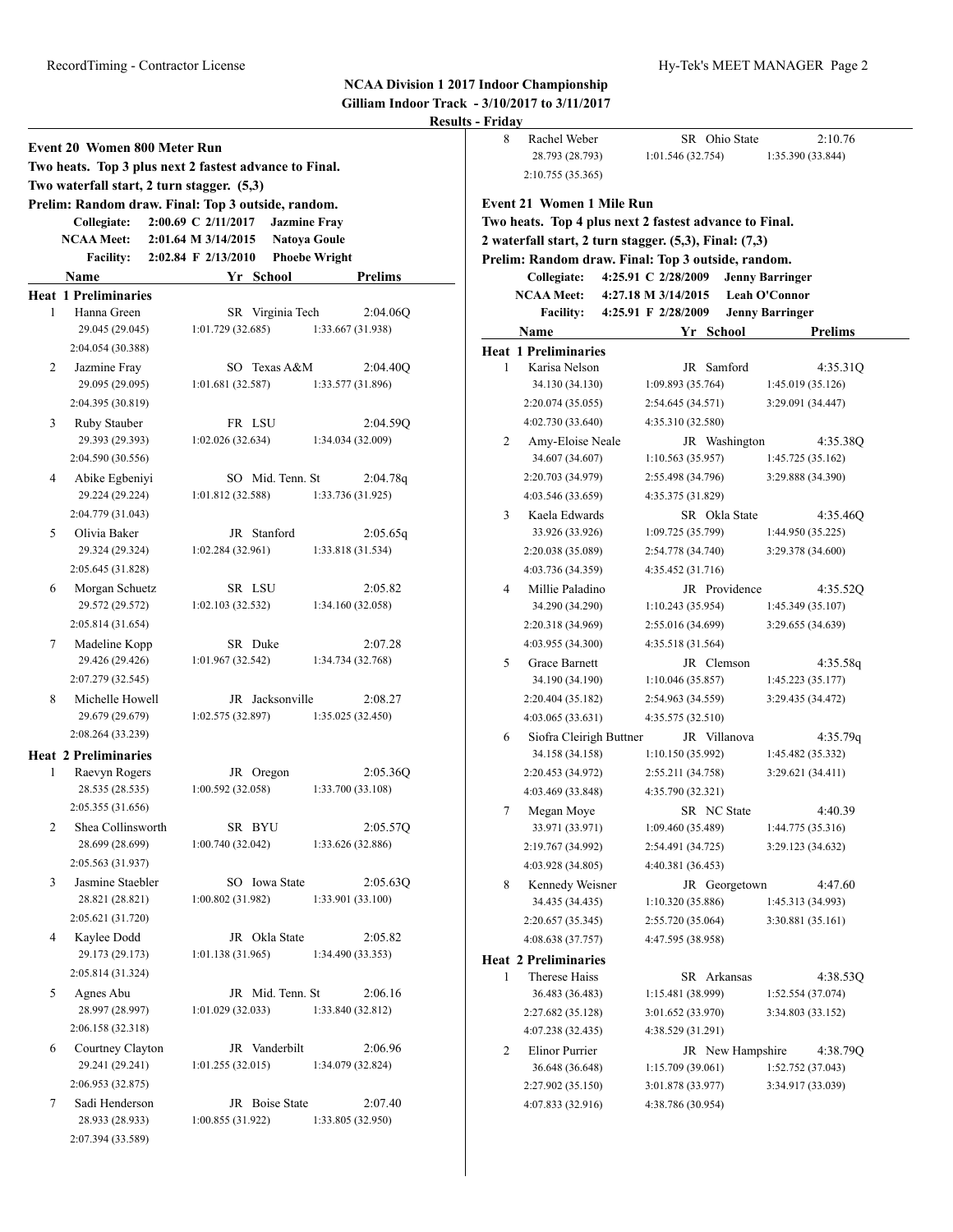15:27.352 (35.488)

# RecordTiming - Contractor License Hy-Tek's MEET MANAGER Page 3

|           |                                      | Heat 2 Preliminaries  (Event 21 Women 1 Mile Run)           |                              | 3 | Anna Rohrer        | SO Notre Dame      | 15:29.83F 6        |                 |
|-----------|--------------------------------------|-------------------------------------------------------------|------------------------------|---|--------------------|--------------------|--------------------|-----------------|
|           | Name                                 | Yr School                                                   | <b>Prelims</b>               |   | 36.428 (36.428)    | 1:12.360 (35.932)  | 1:49.610 (37.250)  |                 |
| 3         | Nikki Hiltz                          | JR Arkansas                                                 | 4:38.90Q                     |   | 2:26.565 (36.956)  | 3:03.203 (36.638)  | 3:40.038 (36.836)  |                 |
|           | 36.511 (36.511)                      | 1:15.652(39.141)                                            | 1:52.850 (37.199)            |   | 4:16.793 (36.755)  | 4:53.345 (36.552)  | 5:30.216 (36.871)  |                 |
|           | 2:27.980 (35.131)                    | 3:01.967 (33.987)                                           | 3:35.257 (33.290)            |   | 6:07.114 (36.899)  | 6:44.035 (36.921)  | 7:20.910 (36.876)  |                 |
|           | 4:08.011 (32.755)                    | 4:38.892 (30.881)                                           |                              |   | 7:58.182 (37.272)  | 8:35.579 (37.397)  | 9:12.906 (37.328)  |                 |
| 4         | Danae Rivers                         | FR Penn State                                               | 4:39.74Q                     |   | 9:50.532 (37.626)  | 10:27.879 (37.347) | 11:05.122 (37.244) |                 |
|           | 36.604 (36.604)                      | 1:15.831 (39.227)                                           | 1:52.728 (36.897)            |   | 11:42.723 (37.601) | 12:20.419 (37.696) |                    |                 |
|           | 2:27.885 (35.158)                    | 3:01.814 (33.929)                                           | 3:35.123 (33.309)            |   | 13:36.007 (37.674) | 14:13.908 (37.902) | 14:51.795 (37.887) |                 |
|           | 4:07.724 (32.602)                    | 4:39.737 (32.014)                                           |                              |   | 15:29.828 (38.033) |                    |                    |                 |
| 5         | Frances Schmiede                     | SR Yale                                                     | 4:40.32                      | 4 | Allie Buchalski    | JR Furman          | 15:41.69           | $5\overline{)}$ |
|           | 36.938 (36.938)                      | 1:15.752 (38.814)                                           | 1:53.033 (37.282)            |   | 37.506 (37.506)    | 1:14.393 (36.888)  | 1:50.637(36.244)   |                 |
|           | 2:28.270 (35.237)                    | 3:02.268 (33.999)                                           | 3:35.861 (33.593)            |   | 2:27.631 (36.994)  | 3:04.144 (36.514)  | 3:41.186 (37.042)  |                 |
|           | 4:08.867 (33.007)                    | 4:40.320 (31.454)                                           |                              |   | 4:18.526 (37.340)  | 4:55.682 (37.156)  | 5:32.602 (36.920)  |                 |
| 6         | Jessica Harris                       | JR Notre Dame                                               | 4:40.90                      |   | 6:09.516 (36.914)  | 6:47.131 (37.616)  | 7:24.582 (37.451)  |                 |
|           | 36.695 (36.695)                      | 1:15.975 (39.280)                                           | 1:52.609(36.635)             |   | 8:02.953 (38.372)  | 8:41.535 (38.582)  | 9:19.790 (38.256)  |                 |
|           | 2:27.750 (35.141)                    | 3:01.662 (33.913)                                           | 3:34.974 (33.312)            |   | 9:58.519 (38.729)  | 10:37.391 (38.872) | 11:15.778 (38.387) |                 |
|           | 4:07.799 (32.825)                    | 4:40.897 (33.098)                                           |                              |   | 11:54.545 (38.768) | 12:33.648 (39.103) |                    |                 |
| 7         | Nicole Hutchinson<br>36.828 (36.828) | SO Villanova<br>1:15.823 (38.996)                           | 4:43.07<br>1:52.953 (37.130) |   | 13:50.806 (38.620) | 14:30.042 (39.236) | 15:07.794 (37.752) |                 |
|           | 2:28.225 (35.272)                    | 3:02.247 (34.022)                                           | 3:35.979 (33.732)            |   | 15:41.688 (33.894) |                    |                    |                 |
|           | 4:09.645 (33.666)                    | 4:43.062 (33.418)                                           |                              | 5 | Tessa Barrett      | SO Penn State      | 15:42.29           | $\overline{4}$  |
| 8         | Sophie Connor                        | SR New Mexico                                               | 4:45.36                      |   | 37.338 (37.338)    | 1:14.166 (36.829)  | 1:50.429(36.263)   |                 |
|           | 36.543 (36.543)                      | 1:15.526 (38.984)                                           | 1:52.581(37.055)             |   | 2:27.410 (36.982)  | 3:03.684 (36.274)  | 3:40.697 (37.013)  |                 |
|           | 2:27.728 (35.148)                    | 3:01.685 (33.957)                                           | 3:35.154 (33.470)            |   | 4:17.972 (37.275)  | 4:55.175 (37.204)  | 5:32.271 (37.096)  |                 |
|           | 4:09.011 (33.857)                    | 4:45.360 (36.350)                                           |                              |   | 6:09.762 (37.491)  | 6:47.422 (37.660)  | 7:25.206 (37.785)  |                 |
|           |                                      |                                                             |                              |   | 8:03.192 (37.986)  | 8:41.285 (38.094)  | 9:19.484 (38.200)  |                 |
|           | Event 23 Women 5000 Meter Run        |                                                             |                              |   | 9:58.205 (38.721)  | 10:37.010 (38.806) | 11:15.496 (38.486) |                 |
|           |                                      | Final only. Two waterfall start, two turn stagger. (11,5)   |                              |   | 11:54.252 (38.756) | 12:33.361 (39.110) |                    |                 |
|           | <b>Random draw</b>                   |                                                             |                              |   | 13:50.888 (38.506) | 14:30.094 (39.206) | 15:07.866 (37.773) |                 |
|           | Collegiate: 15:01.70 C 2/14/2009     |                                                             | <b>Jenny Barringer</b>       |   | 15:42.283 (34.417) |                    |                    |                 |
|           | NCAA Meet: 15:14.18 M 3/12/2004      | <b>Kim Smith</b>                                            |                              | 6 | Jordann McDermitt  | JR E Michigan      | 15:43.95 3         |                 |
|           |                                      | Facility: 15:40.45 F 12/24/2014 Rachel Johnson<br>Yr School |                              |   | 36.562 (36.562)    | 1:14.557 (37.995)  | 1:51.626(37.070)   |                 |
| Section 1 | Name                                 |                                                             | Finals                       |   | 2:28.892 (37.266)  | 3:06.152 (37.260)  | 3:42.697 (36.545)  |                 |
| 1         | Karissa Schweizer                    | JR Missouri                                                 | 15:19.14F 10                 |   | 4:20.274 (37.578)  | 4:58.132 (37.858)  | 5:35.906 (37.775)  |                 |
|           | 37.168 (37.168)                      | 1:14.440 (37.272)                                           | 1:50.940 (36.501)            |   | 6:14.308 (38.402)  | 6:52.472(38.164)   | 7:30.158 (37.686)  |                 |
|           | 2:28.093 (37.153)                    | 3:03.925 (35.832)                                           | 3:40.950 (37.025)            |   | 8:08.209 (38.051)  | 8:46.294 (38.086)  | 9:24.846 (38.552)  |                 |
|           | 4:18.240 (37.290)                    | 4:55.445 (37.206)                                           | 5:31.784 (36.339)            |   | 10:03.908 (39.063) | 10:42.703 (38.795) | 11:20.894 (38.191) |                 |
|           | 6:07.576 (35.793)                    | 6:44.537 (36.961)                                           | 7:21.406 (36.869)            |   | 11:59.218 (38.324) | 12:37.139 (37.922) |                    |                 |
|           | 7:58.672 (37.266)                    | 8:36.002 (37.331)                                           | 9:13.378 (37.376)            |   | 13:53.026 (37.772) | 14:30.794 (37.769) | 15:08.190 (37.396) |                 |
|           | 9:51.004 (37.626)                    | 10:28.336 (37.332)                                          | 11:05.561 (37.225)           |   | 15:43.944 (35.754) |                    |                    |                 |
|           | 11:43.228 (37.667)                   | 12:20.882 (37.655)                                          |                              | 7 | Brianna Ilarda     | JR Providence      | 15:46.13           | $\overline{2}$  |
|           | 13:36.420 (37.632)                   | 14:13.496 (37.076)                                          | 14:46.922 (33.427)           |   | 36.699 (36.699)    | 1:14.756 (38.057)  | 1:51.576 (36.821)  |                 |
|           | 15:19.136 (32.214)                   |                                                             |                              |   | 2:28.946 (37.370)  | 3:05.664 (36.718)  | 3:42.406 (36.742)  |                 |
| 2         | Erin Finn                            | JR Michigan                                                 | 15:27.36F 8                  |   | 4:19.974 (37.568)  | 4:57.684 (37.710)  | 5:35.382 (37.698)  |                 |
|           | 36.772 (36.772)                      | 1:13.982 (37.210)                                           | 1:50.182(36.201)             |   | 6:14.594 (39.212)  | 6:52.638 (38.044)  | 7:30.343 (37.706)  |                 |
|           | 2:26.818 (36.636)                    | 3:03.426 (36.609)                                           | 3:40.244 (36.818)            |   | 8:08.373 (38.030)  | 8:46.511 (38.138)  | 9:25.005 (38.494)  |                 |
|           | 4:17.074 (36.831)                    | 4:53.568 (36.494)                                           | 5:30.419 (36.851)            |   | 10:04.208 (39.203) | 10:42.920 (38.713) | 11:21.070 (38.150) |                 |
|           | 6:07.341 (36.922)                    | 6:44.296 (36.955)                                           | 7:21.156 (36.861)            |   | 11:59.423 (38.353) | 12:37.533 (38.110) |                    |                 |
|           | 7:58.426 (37.270)                    | 8:35.802 (37.376)                                           | 9:13.120 (37.318)            |   | 13:53.772 (37.956) | 14:31.430 (37.658) | 15:08.964 (37.534) |                 |
|           | 9:50.748 (37.628)                    | 10:28.108 (37.361)                                          | 11:05.354 (37.246)           |   | 15:46.124 (37.160) |                    |                    |                 |
|           | 11:43.030 (37.676)                   | 12:20.652 (37.623)                                          |                              |   |                    |                    |                    |                 |
|           | 13:36.228 (37.636)                   | 14:14.175 (37.948)                                          | 14:51.864 (37.690)           |   |                    |                    |                    |                 |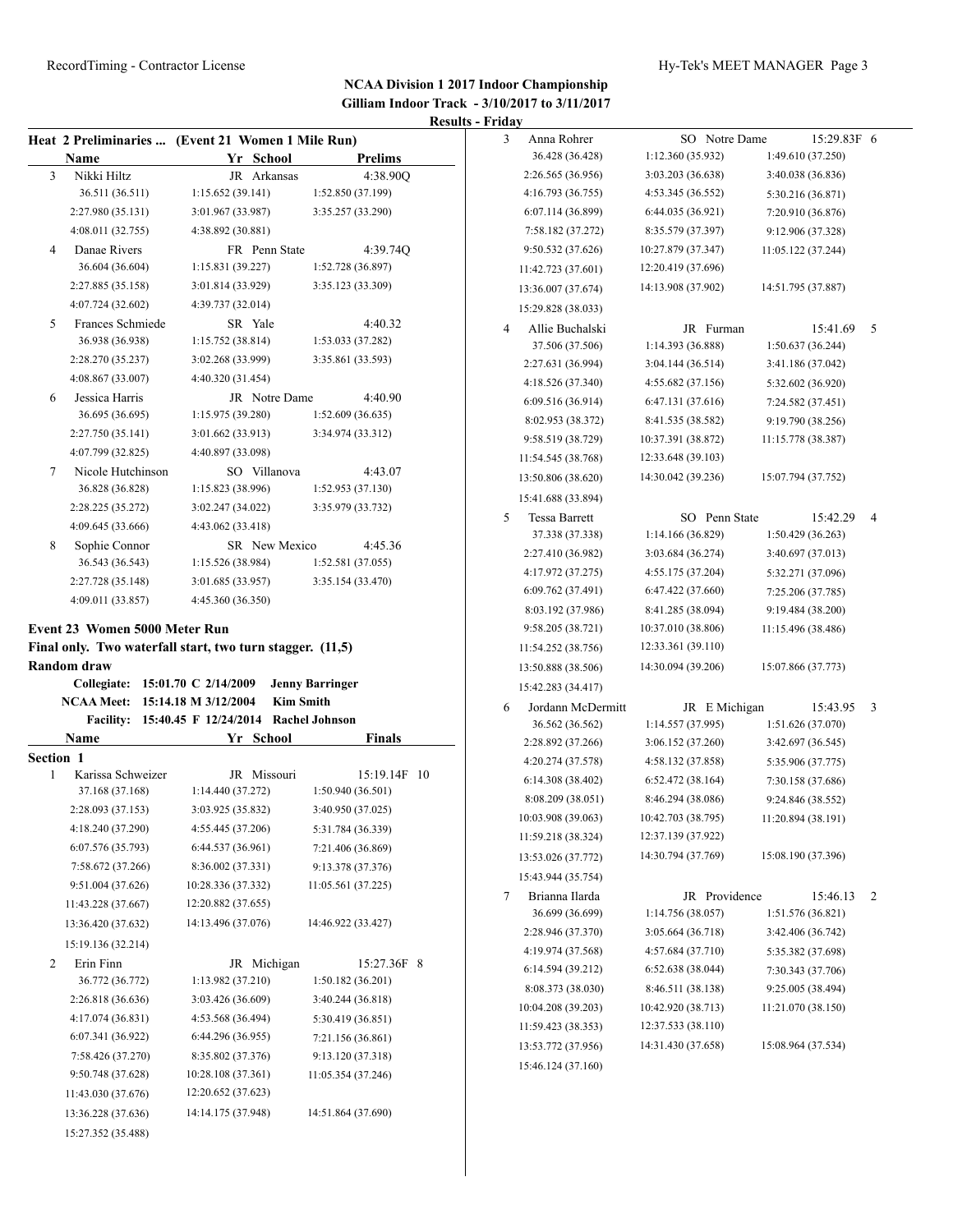|    |                                          | Section 1  (Event 23 Women 5000 Meter Run) |                    |                | 13     | Maggie Schmaedick                      | JR Oregon                                                  | 16:07.30                      |
|----|------------------------------------------|--------------------------------------------|--------------------|----------------|--------|----------------------------------------|------------------------------------------------------------|-------------------------------|
|    | Name                                     | Yr School                                  | <b>Finals</b>      |                |        | 36.953 (36.953)                        | 1:15.005(38.052)                                           | 1:51.908 (36.903)             |
| 8  | Anne-Marie Blaney                        | SR UCF                                     | 15:49.26           | $\overline{1}$ |        | 2:29.353 (37.446)                      | 3:07.001 (37.648)                                          | 3:44.399 (37.398)             |
|    | 36.529 (36.529)                          | 1:14.290 (37.762)                          | 1:51.396 (37.106)  |                |        | 4:21.930 (37.531)                      | 4:59.806 (37.876)                                          | 5:37.866 (38.060)             |
|    | 2:28.675 (37.279)                        | 3:05.862 (37.187)                          | 3:42.990 (37.129)  |                |        | 6:16.208 (38.342)                      | 6:54.174 (37.966)                                          | 7:32.282 (38.108)             |
|    | 4:20.551 (37.561)                        | 4:58.022 (37.471)                          | 5:35.625 (37.604)  |                |        | 8:10.393 (38.112)                      | 8:48.852 (38.459)                                          | 9:27.429 (38.578)             |
|    | 6:14.218 (38.594)                        | 6:52.202 (37.984)                          | 7:29.900 (37.698)  |                |        | 10:05.778 (38.349)                     | 10:44.828 (39.051)                                         | 11:24.599 (39.771)            |
|    | 8:08.020 (38.121)                        | 8:46.038 (38.018)                          | 9:24.795 (38.757)  |                |        | 12:04.661 (40.062)                     | 12:45.386 (40.726)                                         |                               |
|    | 10:03.948 (39.154)                       | 10:42.451 (38.503)                         | 11:20.598 (38.148) |                |        | 14:05.444 (39.478)                     | 14:47.386 (41.942)                                         | 15:28.288 (40.902)            |
|    | 11:58.951 (38.353)                       | 12:37.421 (38.470)                         |                    |                |        | 16:07.293 (39.005)                     |                                                            |                               |
|    | 13:53.492 (37.844)                       | 14:31.550 (38.058)                         | 15:10.317 (38.768) |                | 14     | Makena Morley                          | FR Colorado                                                | 16:12.39                      |
|    | 15:49.252 (38.935)                       |                                            |                    |                |        | 36.392 (36.392)                        | 1:15.121 (38.729)                                          | 1:52.120 (37.000)             |
| 9  | Alice Wright                             | JR New Mexico                              | 15:56.24           |                |        | 2:29.537 (37.417)                      | 3:06.826 (37.290)                                          | 3:44.151 (37.325)             |
|    | 37.652 (37.652)                          | 1:15.567 (37.916)                          | 1:52.469 (36.902)  |                |        | 4:21.668 (37.518)                      | 4:59.535 (37.867)                                          | 5:37.632 (38.097)             |
|    | 2:29.821 (37.352)                        | 3:06.725 (36.904)                          | 3:43.872 (37.148)  |                |        | 6:16.072(38.440)                       | 6:54.446 (38.375)                                          | 7:32.690 (38.244)             |
|    | 4:21.368 (37.496)                        | 4:59.233 (37.865)                          | 5:37.328 (38.095)  |                |        | 8:11.392 (38.702)                      | 8:50.811 (39.419)                                          | 9:30.567 (39.756)             |
|    | 6:15.812 (38.484)                        | 6:53.641 (37.830)                          | 7:31.796 (38.156)  |                |        | 10:10.820 (40.254)                     | 10:50.708 (39.888)                                         | 11:30.508 (39.800)            |
|    | 8:10.181 (38.385)                        | 8:49.140 (38.959)                          | 9:27.765 (38.626)  |                |        | 12:10.557 (40.049)                     | 12:51.165 (40.608)                                         |                               |
|    | 10:06.391 (38.626)                       | 10:44.426 (38.035)                         | 11:23.710 (39.285) |                |        | 14:12.578 (40.664)                     | 14:53.357 (40.780)                                         | 15:33.612 (40.255)            |
|    | 12:02.775 (39.065)                       | 12:41.653 (38.878)                         |                    |                |        | 16:12.386 (38.774)                     |                                                            |                               |
|    | 14:00.887 (39.573)<br>15:56.232 (35.847) | 14:40.956 (40.069)                         | 15:20.386 (39.430) |                | 15     | Grayson Murphy<br>37.417 (37.417)      | JR Utah<br>1:14.220(36.804)                                | 16:24.00<br>1:50.778 (36.558) |
| 10 | Olivia Pratt                             | SR Butler                                  | 15:56.54           |                |        | 2:27.856 (37.078)                      | 3:06.888 (39.032)                                          | 3:44.004 (37.116)             |
|    | 37.306 (37.306)                          | 1:15.165 (37.860)                          | 1:51.968 (36.804)  |                |        | 4:21.416 (37.412)                      | 4:59.313 (37.898)                                          | 5:37.060 (37.748)             |
|    | 2:29.317 (37.349)                        | 3:06.525 (37.208)                          | 3:43.254 (36.730)  |                |        | 6:15.565(38.505)                       | 6:53.947 (38.382)                                          | 7:32.025 (38.078)             |
|    | 4:20.856 (37.602)                        | 4:58.450 (37.594)                          | 5:36.200 (37.750)  |                |        | 8:09.972 (37.947)                      | 8:48.604 (38.632)                                          | 9:27.189 (38.586)             |
|    | 6:14.658 (38.459)                        | 6:53.109(38.451)                           | 7:30.832 (37.724)  |                |        | 10:05.997 (38.808)                     | 10:45.086 (39.090)                                         | 11:24.366 (39.280)            |
|    | 8:08.896 (38.064)                        | 8:46.948 (38.052)                          | 9:25.516 (38.569)  |                |        | 12:03.596 (39.230)                     | 12:43.235 (39.639)                                         |                               |
|    | 10:04.590 (39.074)                       | 10:43.632 (39.043)                         | 11:22.134 (38.502) |                |        | 14:05.869 (41.930)                     | 14:48.664 (42.796)                                         | 15:34.276 (45.612)            |
|    | 11:59.674 (37.541)                       | 12:39.079 (39.405)                         |                    |                |        | 16:24.000 (49.724)                     |                                                            |                               |
|    | 14:01.442 (41.590)                       | 14:41.688 (40.246)                         | 15:20.674 (38.987) |                |        | Judy Pendergast                        | FR Harvard                                                 | DQ                            |
|    | 15:56.531 (35.857)                       |                                            |                    |                |        | 36.343 (36.343)                        | 1:14.623 (38.280)                                          | 1:51.063 (36.440)             |
| 11 | Erika Kemp                               | JR NC State                                | 15:59.19           |                |        | 2:28.273 (37.210)                      | 3:04.302 (36.029)                                          | 3:41.384 (37.083)             |
|    | 37.623 (37.623)                          | 1:14.984(37.361)                           | 1:51.794(36.811)   |                |        | 4:18.838 (37.454)                      | 4:56.448 (37.610)                                          | 5:34.994 (38.546)             |
|    | 2:28.730 (36.936)                        | 3:05.129 (36.400)                          | 3:41.886 (36.758)  |                |        | 6:14.421 (39.428)                      | 6:53.780 (39.360)                                          | 7:33.566 (39.786)             |
|    | 4:19.408 (37.522)                        | 4:56.758 (37.350)                          | 5:35.172 (38.414)  |                |        | 8:14.774 (41.208)                      | 8:46.701 (31.927)                                          | 9:38.938 (52.238)             |
|    | 6:14.383(39.211)                         | 6:52.843 (38.460)                          | 7:30.560 (37.717)  |                |        | 10:21.411 (42.473)                     | 11:03.824 (42.414)                                         | 11:46.074 (42.250)            |
|    | 8:08.563 (38.004)                        | 8:46.708 (38.145)                          | 9:25.179 (38.472)  |                |        | 12:28.383 (42.309)                     | 13:11.046 (42.664)                                         |                               |
|    | 10:04.344 (39.166)                       | 10:43.374 (39.030)                         | 11:22.366 (38.992) |                |        | 14:35.910 (42.530)                     | 15:18.737 (42.827)                                         | 16:00.615 (41.878)            |
|    | 12:02.025 (39.660)                       | 12:41.934 (39.910)                         |                    |                |        | 16:43.122 (42.508)                     |                                                            |                               |
|    | 14:01.144 (39.535)                       | 14:41.464 (40.320)                         | 15:21.825 (40.362) |                |        |                                        |                                                            |                               |
|    | 15:59.188 (37.363)                       |                                            |                    |                |        | <b>Event 24 Women 60 Meter Hurdles</b> |                                                            |                               |
| 12 | Lauren LaRocco                           | SO Portland                                | 16:03.80           |                |        |                                        | Two heats. Top 2 plus the next 4 fastest advance to Final. |                               |
|    | 37.052 (37.052)                          | 1:14.874 (37.823)                          | 1:51.102 (36.228)  |                |        | Collegiate:                            | 7.78 C 1/11/2013                                           | <b>Brianna Rollins</b>        |
|    | 2:28.465 (37.364)                        | 3:04.896 (36.432)                          | 3:41.624 (36.728)  |                |        | <b>NCAA Meet:</b>                      | 7.79 M 3/9/2013                                            | <b>Brianna Rollins</b>        |
|    | 4:19.124 (37.500)                        | 4:55.998 (36.874)                          | 5:33.200 (37.202)  |                |        | <b>Facility:</b>                       | 7.87 F 3/10/2017                                           | Sasha Wallace                 |
|    | 6:10.328 (37.128)                        | 6:48.284 (37.956)                          | 7:26.586 (38.302)  |                |        | Name                                   | Yr School                                                  | <b>Prelims</b>                |
|    | 8:05.726 (39.140)                        | 8:45.262 (39.536)                          | 9:24.752 (39.490)  |                |        | <b>Heat 1 Preliminaries</b>            |                                                            |                               |
|    | 10:04.090 (39.338)                       | 10:43.188 (39.099)                         | 11:22.253 (39.065) |                | 1      | Sasha Wallace                          | SR Oregon                                                  | F 7.87Q                       |
|    | 12:01.766 (39.514)                       | 12:42.420 (40.654)                         |                    |                | 2      | Anna Cockrell                          | FR USC                                                     | 7.98Q                         |
|    | 14:03.627 (40.854)                       | 14:44.458 (40.831)                         | 15:24.883 (40.426) |                | 3      | Tobi Amusan                            | SO UTEP                                                    | 8.00q                         |
|    | 16:03.792 (38.910)                       |                                            |                    |                | 4<br>5 | Alaysha Johnson<br>Vanessa Clerveaux   | SO Oregon<br>SR Alabama                                    | 8.05q<br>8.13                 |
|    |                                          |                                            |                    |                | 6      | Micha Auzenne                          | SR San Diego St                                            | 8.18                          |
|    |                                          |                                            |                    |                | $\tau$ | Mikiah Brisco                          | JR LSU                                                     | 8.20                          |
|    |                                          |                                            |                    |                |        |                                        |                                                            |                               |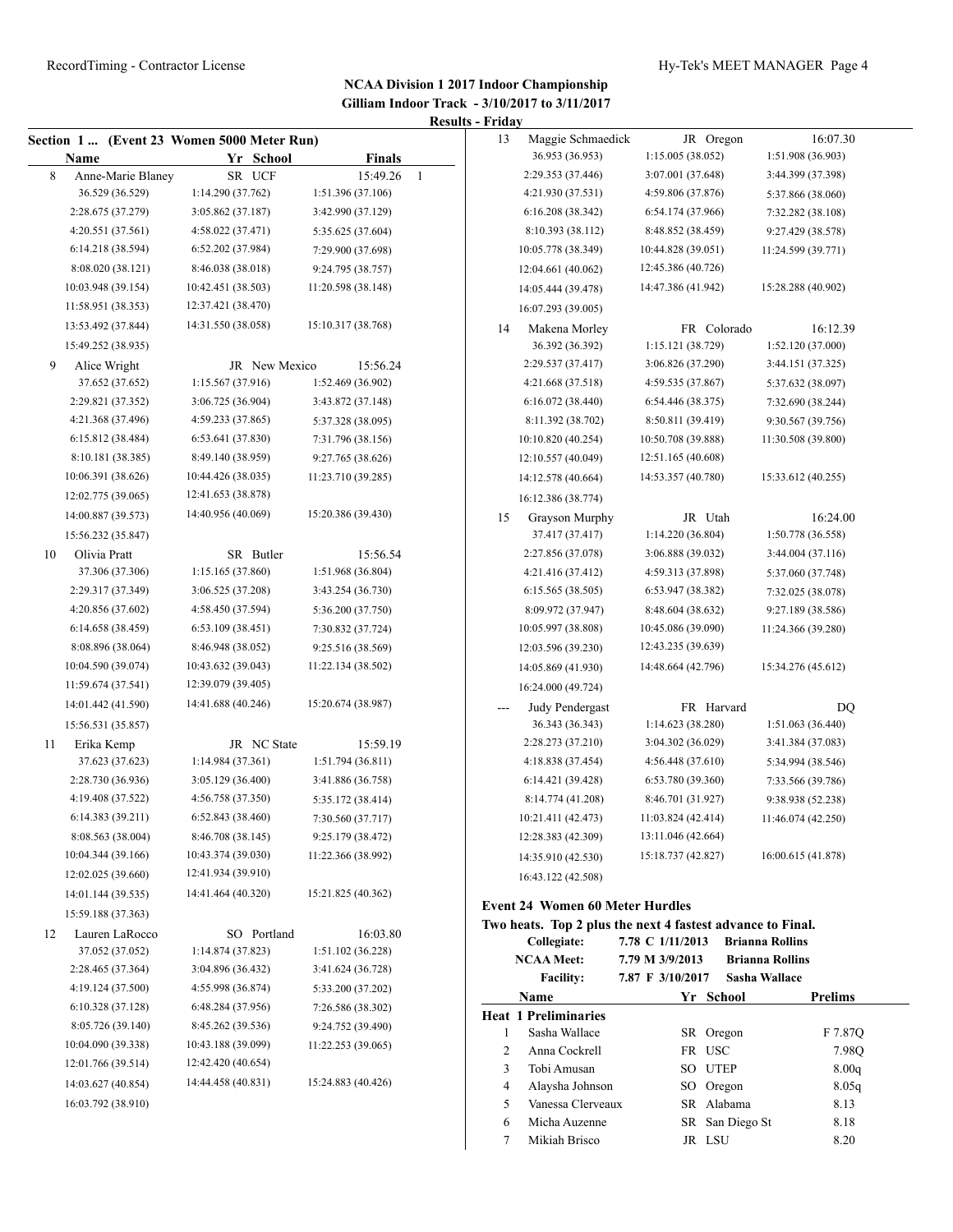# **NCAA Division 1 2017 Indoor Championship Gilliam Indoor Track - 3/10/2017 to 3/11/2017**

| <b>Ebony Morrison</b> | SR Miami | 8.47 | Heat 2 Preliminaries  (Event 24 Women 60 Meter Hurdles)                 |                                        |                         |                         |
|-----------------------|----------|------|-------------------------------------------------------------------------|----------------------------------------|-------------------------|-------------------------|
|                       |          |      | Name                                                                    | Yr School                              | <b>Prelims</b>          |                         |
|                       |          |      | <b>Heat 2 Preliminaries</b>                                             |                                        |                         |                         |
|                       |          |      | Devynne Charlton<br>$\mathbf{1}$                                        | SR Purdue                              | 7.98Q                   |                         |
|                       |          |      | Rushelle Burton<br>2                                                    | FR Texas                               | 8.04Q                   |                         |
|                       |          |      | Jasmine Camacho-Quinn<br>3                                              | SO Kentucky                            | 8.06q                   |                         |
|                       |          |      | Pedrya Seymour<br>4                                                     | SO Illinois                            | 8.09q                   |                         |
|                       |          |      | Dior Hall<br>5                                                          | SO USC                                 | 8.14                    |                         |
|                       |          |      | Emma Spagnola<br>6                                                      | JR Minnesota                           | 8.16                    |                         |
|                       |          |      | Kimberly Golding<br>7                                                   | SR Minnesota                           | 8.25                    |                         |
|                       |          |      | 8<br>Lorenda Holston                                                    | SR Colo State                          | 8.65                    |                         |
|                       |          |      |                                                                         |                                        |                         |                         |
|                       |          |      | <b>Event 26 Women Distance Medley</b>                                   |                                        |                         |                         |
|                       |          |      | Final only. Two waterfall start, Two turn stagger (8,4)                 |                                        |                         |                         |
|                       |          |      | Running order: 1200m, 400m, 800m, 1600m                                 |                                        |                         |                         |
|                       |          |      | Collegiate: 10:48.77 C 1/28/2017 Oregon                                 |                                        |                         |                         |
|                       |          |      | L Burdon, A Horsley, R Rogers, K Rainsberger                            |                                        |                         |                         |
|                       |          |      | NCAA Meet: 10:50.98 M 3/13/2009<br>P Wright, B Jones, C Price, S Bowman | <b>Tennessee</b>                       |                         |                         |
|                       |          |      | Facility: 10:50.98 F 3/13/2009                                          |                                        |                         |                         |
|                       |          |      | Wright, Jones, Price, Bowman                                            | <b>Tennessee</b>                       |                         |                         |
|                       |          |      | <b>Team</b>                                                             | Relay                                  | <b>Finals</b>           |                         |
|                       |          |      |                                                                         |                                        |                         |                         |
|                       |          |      | Section 1<br>Colorado<br>1                                              |                                        | 11:00.34                | -10                     |
|                       |          |      | 1) Tabor Scholl FR                                                      | 2) Elissa Mann SO                      |                         |                         |
|                       |          |      | 3) Sage Hurta FR                                                        | 4) Dani Jones SO                       |                         |                         |
|                       |          |      | 3:27.220 (3:27.220)                                                     | 4:23.619 (56.400)                      | 6:28.639 (2:05.020)     |                         |
|                       |          |      | 11:00.340 (4:31.702)                                                    |                                        |                         |                         |
|                       |          |      | Stanford<br>2                                                           |                                        | 11:00.36                | 8                       |
|                       |          |      | 1) Vanessa Fraser JR                                                    | 2) Missy Mongiovi FR                   |                         |                         |
|                       |          |      | 3) Malika Waschmann SR                                                  | 4) Elise Cranny JR                     |                         |                         |
|                       |          |      | 3:25.842 (3:25.842)                                                     | 4:19.706 (53.864)                      | 6:26.601 (2:06.896)     |                         |
|                       |          |      | 11:00.356 (4:33.755)                                                    |                                        |                         |                         |
|                       |          |      | Oregon<br>3                                                             |                                        | 11:00.68                | 6                       |
|                       |          |      | 1) Lilli Burdon SO                                                      | 2) Ashante Horsley SR                  |                         |                         |
|                       |          |      | 3) Brooke Feldmeier JR                                                  |                                        | 4) Katie Rainsberger FR |                         |
|                       |          |      | 3:26.498 (3:26.498)                                                     | 4:20.892 (54.394)                      | 6:25.924 (2:05.032)     |                         |
|                       |          |      | 11:00.676 (4:34.752)                                                    |                                        |                         |                         |
|                       |          |      | 4 BYU                                                                   |                                        | $11:03.42$ 5            |                         |
|                       |          |      | 1) Ashleigh Warner JR                                                   | 2) Brenna Porter SO                    |                         |                         |
|                       |          |      | 3) Kristi Rush JR                                                       | 4) Erica Birk JR                       |                         |                         |
|                       |          |      | 3:24.834 (3:24.834)                                                     | 4:19.584 (54.750)                      | 6:26.574 (2:06.990)     |                         |
|                       |          |      | 11:03.418 (4:36.844)                                                    |                                        |                         |                         |
|                       |          |      | Michigan<br>5                                                           |                                        | 11:04.74                | $\overline{4}$          |
|                       |          |      | 1) Jamie Morrissey SR                                                   | 2) Jade Harrison FR                    |                         |                         |
|                       |          |      | 3) Jaimie Phelan JR<br>3:24.414 (3:24.414)                              | 4) Gina Sereno JR<br>4:18.164 (53.751) | 6:24.731 (2:06.567)     |                         |
|                       |          |      | 11:04.737 (4:40.006)                                                    |                                        |                         |                         |
|                       |          |      |                                                                         |                                        |                         |                         |
|                       |          |      | Penn State<br>6<br>1) Danae Rivers FR                                   | 2) Tichina Rhodes SR                   | 11:04.89                | $\overline{\mathbf{3}}$ |
|                       |          |      | 3) Rachel Banks FR                                                      | 4) Julie Kocjancic SR                  |                         |                         |
|                       |          |      | 3:24.155 (3:24.155)                                                     | 4:19.276 (55.121)                      | 6:26.858 (2:07.583)     |                         |
|                       |          |      | 11:04.890 (4:38.032)                                                    |                                        |                         |                         |
|                       |          |      |                                                                         |                                        |                         |                         |
|                       |          |      |                                                                         |                                        |                         |                         |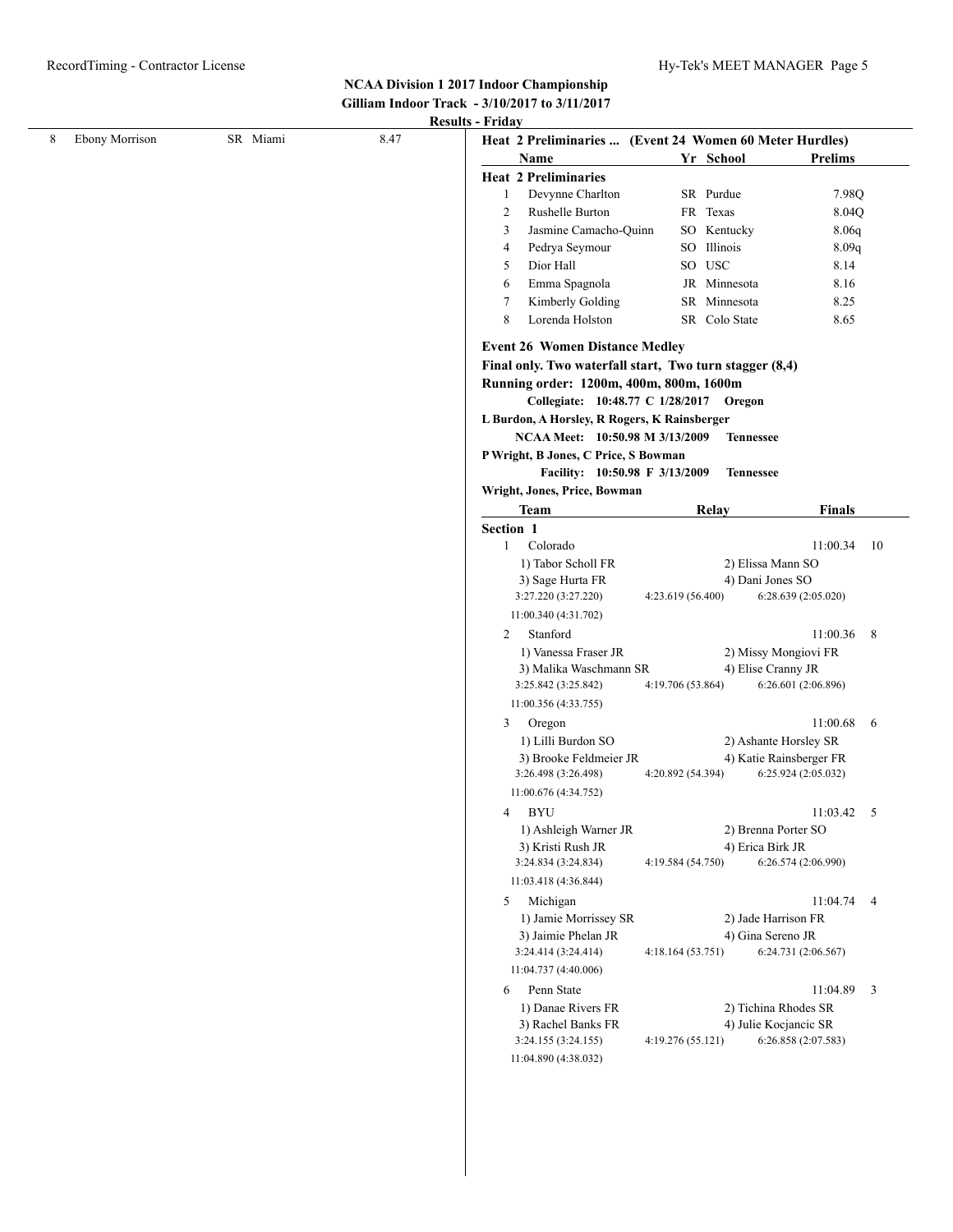# **NCAA Division 1 2017 Indoor Championship**

| Gilliam Indoor Track - 3/10/2017 to 3/11/2017 |
|-----------------------------------------------|
| <b>Results - Friday</b>                       |

| 7<br>Kansas<br>1) Riley Cooney SO<br>3) Whitney Adams SR<br>3:27.776 (3:27.776)<br>11:05.350 (4:38.187)<br>Notre Dame<br>8<br>1) Kelly Hart SO<br>3) Jamie Marvil SR<br>3:28.775 (3:28.775) | 11:05.35<br>2) Nicole Montgomery SO<br>4) Hannah Richardson SR<br>4:21.646 (53.870)<br>6:27.164 (2:05.518)<br>11:05.76<br>2) Payton Miller JR<br>4) Jessica Harris JR<br>4:23.294 (54.519)<br>6:38.751 (2:15.458) | $\overline{2}$<br>$\overline{1}$ | <b>Event 29 Women Long Jump</b><br>Break ties where possible.<br>Warm-ups: 30 minute general.<br>Finals start 10min. after final prelim attempt.<br>Collegiate:<br><b>NCAA Meet:</b><br><b>Facility:</b> | 6.91m C 2/23/2002<br>6.91m M 3/9/2012<br>6.70m F $2/13/2010$ | One single flight. Top 9 advance to a reverse-order Final.<br><b>Elva Goulbourne/Whitney Gipson</b><br><b>Whitney Gipson</b><br><b>Blessing Okagbare</b> |                   |                         |
|---------------------------------------------------------------------------------------------------------------------------------------------------------------------------------------------|-------------------------------------------------------------------------------------------------------------------------------------------------------------------------------------------------------------------|----------------------------------|----------------------------------------------------------------------------------------------------------------------------------------------------------------------------------------------------------|--------------------------------------------------------------|----------------------------------------------------------------------------------------------------------------------------------------------------------|-------------------|-------------------------|
| 11:05.755 (4:27.004)                                                                                                                                                                        |                                                                                                                                                                                                                   |                                  | Name                                                                                                                                                                                                     |                                                              | Yr School                                                                                                                                                | <b>Finals</b>     |                         |
| Indiana<br>9                                                                                                                                                                                | 11:06.03                                                                                                                                                                                                          | Flight 1                         |                                                                                                                                                                                                          |                                                              |                                                                                                                                                          |                   |                         |
| 1) Brenna Calder JR                                                                                                                                                                         | 2) Taylor Williams SO                                                                                                                                                                                             | 1                                | Sha'Keela Saunders                                                                                                                                                                                       |                                                              | SR Kentucky                                                                                                                                              | 6.90mF 10         |                         |
| 3) Olivia Hippensteel SR                                                                                                                                                                    | 4) Katherine Receveur SO                                                                                                                                                                                          | $\overline{2}$                   | Quanesha Burks                                                                                                                                                                                           |                                                              | SR Alabama                                                                                                                                               | 6.72mF 8          |                         |
| 3:24.260 (3:24.260)                                                                                                                                                                         | 4:18.536 (54.276)<br>6:25.492 (2:06.956)                                                                                                                                                                          | 3                                | Keturah Orji                                                                                                                                                                                             |                                                              | JR Georgia                                                                                                                                               | 6.58m 6           |                         |
| 11:06.024 (4:40.532)                                                                                                                                                                        |                                                                                                                                                                                                                   | $\overline{4}$                   | Kate Hall                                                                                                                                                                                                |                                                              | SO Georgia                                                                                                                                               | 6.48m             | $\overline{5}$          |
| LSU<br>10                                                                                                                                                                                   | 11:06.83                                                                                                                                                                                                          | 5                                | Savannah Carson                                                                                                                                                                                          |                                                              | SR Purdue                                                                                                                                                | 6.48m             | $\overline{4}$          |
| 1) Ruby Stauber FR                                                                                                                                                                          | 2) Travia Jones SR                                                                                                                                                                                                | 6                                | Rougui Sow                                                                                                                                                                                               |                                                              | JR South Carolina                                                                                                                                        | 6.46m             | $\overline{\mathbf{3}}$ |
| 3) Erika Lewis SO                                                                                                                                                                           | 4) Morgan Schuetz SR                                                                                                                                                                                              | 7                                | Kendell Williams                                                                                                                                                                                         |                                                              | SR Georgia                                                                                                                                               | $6.43m$ 2         |                         |
| 3:24.307 (3:24.307)                                                                                                                                                                         | 6:27.192 (2:09.493)<br>4:17.699 (53.392)                                                                                                                                                                          | 8                                | Darrielle McQueen                                                                                                                                                                                        |                                                              | JR Florida                                                                                                                                               | 6.38m             | $\overline{1}$          |
| 11:06.824 (4:39.633)                                                                                                                                                                        |                                                                                                                                                                                                                   | 9                                | <b>Taliyah Brooks</b>                                                                                                                                                                                    |                                                              | JR Arkansas                                                                                                                                              | 6.33m             |                         |
| Arkansas<br>11                                                                                                                                                                              | 11:10.41                                                                                                                                                                                                          | 10                               | Destiny Carter                                                                                                                                                                                           |                                                              | SR Kentucky                                                                                                                                              | 6.28m             |                         |
| 1) Regan Ward SR                                                                                                                                                                            | 2) Brianna Swinton SR                                                                                                                                                                                             | 11                               | <b>Sydney Conley</b>                                                                                                                                                                                     |                                                              | SR Kansas                                                                                                                                                | 6.24m             |                         |
| 3) Ceara Watson SO                                                                                                                                                                          | 4) Taylor Werner FR                                                                                                                                                                                               | 12                               | Jhoanmy Luque                                                                                                                                                                                            |                                                              | JR Iowa State                                                                                                                                            | 6.17m             |                         |
| 3:28.140 (3:28.140)                                                                                                                                                                         | 4:23.340 (55.200)<br>6:33.162 (2:09.822)                                                                                                                                                                          | 13                               | Jahisha Thomas                                                                                                                                                                                           |                                                              | JR Iowa                                                                                                                                                  | 6.17m             |                         |
| 11:10.403 (4:37.242)                                                                                                                                                                        |                                                                                                                                                                                                                   | 14                               | Jogaile Petrokaite                                                                                                                                                                                       |                                                              | JR Florida State                                                                                                                                         | 6.09m             |                         |
| Villanova<br>12                                                                                                                                                                             | 11:13.59                                                                                                                                                                                                          | 15                               | <b>Baileh Simms</b>                                                                                                                                                                                      |                                                              | SR Oklahoma                                                                                                                                              | 5.99m             |                         |
| 1) Kaley Ciluffo SO                                                                                                                                                                         | 2) Amari Onque-Shabazz FR                                                                                                                                                                                         | 16                               | Samara Spencer                                                                                                                                                                                           |                                                              | FR South Dakota                                                                                                                                          | 5.55m             |                         |
| 3) McKenna Keegan FR<br>3:27.043 (3:27.043)<br>11:13.582 (4:41.015)                                                                                                                         | 4) Sammy Bockoven SO<br>4:22.660 (55.617)<br>6:32.567 (2:09.908)                                                                                                                                                  |                                  | <b>Event 31 Women Shot Put</b>                                                                                                                                                                           |                                                              | One single flight. Top 9 advance to a reverse-order Final.                                                                                               |                   |                         |
| <b>Event 27 Women High Jump</b>                                                                                                                                                             |                                                                                                                                                                                                                   |                                  | Break ties where possible.                                                                                                                                                                               |                                                              |                                                                                                                                                          |                   |                         |
| Progression: 1.76, 1.81, 1.84 then 3 cm                                                                                                                                                     |                                                                                                                                                                                                                   |                                  | Warm-ups: 30 minute general.                                                                                                                                                                             |                                                              |                                                                                                                                                          |                   |                         |
|                                                                                                                                                                                             |                                                                                                                                                                                                                   |                                  | Finals start 10min. after final prelim attempt.                                                                                                                                                          |                                                              |                                                                                                                                                          |                   |                         |
| 5-Alive jumping format until fewer than nine.                                                                                                                                               |                                                                                                                                                                                                                   |                                  | Collegiate:<br><b>NCAA Meet:</b>                                                                                                                                                                         |                                                              | 19.56m C 3/10/2017 Raven Saunders<br><b>Raven Saunders</b>                                                                                               |                   |                         |
| 45 minute warm-up                                                                                                                                                                           |                                                                                                                                                                                                                   |                                  | <b>Facility:</b>                                                                                                                                                                                         | 19.56m M 3/10/2017<br>19.56m F 3/10/2017                     | <b>Raven Saunders</b>                                                                                                                                    |                   |                         |
| Collegiate:                                                                                                                                                                                 | 1.98m C 3/13/2009<br><b>Destinee Hooker</b>                                                                                                                                                                       |                                  |                                                                                                                                                                                                          |                                                              |                                                                                                                                                          |                   |                         |
| <b>NCAA Meet:</b><br><b>Facility:</b>                                                                                                                                                       | 1.98m M 3/13/2009<br><b>Destinee Hooker</b><br>1.98m F 3/13/2009<br><b>Destinee Hooker</b>                                                                                                                        |                                  | Name                                                                                                                                                                                                     |                                                              | Yr School                                                                                                                                                | Finals            |                         |
| $\mathbf{N}$ and $\mathbf{N}$                                                                                                                                                               | $V_{\text{eff}}$ $C_{\text{eff}}$ $\sim$ 1<br>172.41                                                                                                                                                              | Flight 1                         | $P_1$ $Q_2$ $1$                                                                                                                                                                                          |                                                              | $\overline{D}$ $\overline{O}$ $\overline{M}$                                                                                                             | $10.56 \times 10$ |                         |

| Name     |                       |     | Yr School         | <b>Finals</b>     |                |
|----------|-----------------------|-----|-------------------|-------------------|----------------|
| Flight 1 |                       |     |                   |                   |                |
| 1        | Madeline Fagan        | JR  | Georgia           | 1.93 <sub>m</sub> | 10             |
| 2        | Tatiana Gusin         | SR  | Georgia           | 1.90 <sub>m</sub> | 8              |
| 3        | Logan Boss            | JR  | Miss State        | 1.90 <sub>m</sub> | 6              |
| 4        | <b>Stacey Destin</b>  | SO. | Alabama           | 1.87m             | 5              |
| 5        | Nicole Greene         |     | SO North Carolina | 1.84m             | $\overline{4}$ |
| 6        | <b>Shelley Spires</b> |     | JR Air Force      | 1.84 <sub>m</sub> | 3              |
| 7        | Kimberly Williamson   |     | SR Kansas State   | 1.84m             | $\overline{2}$ |
| 8        | Zarriea Willis        |     | SO Texas Tech     | 1.81 <sub>m</sub> | 0.5            |
| 8        | Lisanne Hagens        |     | SR Arizona        | 1.81 <sub>m</sub> | 0.5            |
| 10       | Nikki Manson          |     | SR Akron          | 1.81 <sub>m</sub> |                |
| 11       | Janae Moffitt         | SO. | Purdue            | 1.76m             |                |
| 11       | Eleonora Omoregie     |     | FR Florida State  | 1.76m             |                |
| 13       | Clarissa Cutliff      | SО  | <b>FIU</b>        | 1.76m             |                |
| 13       | Andrea Stapleton      | SО  | <b>BYU</b>        | 1.76m             |                |
|          | Jailah Mason          | JR  | Morgan State      | NH                |                |
|          | Kandie Bloch-Jones    | SR  | Illinois          | NH                |                |

| 7              | Kendell Williams                                                                                                                                                                                                                                                     |                    | SR Georgia                                     | 6.43m<br>2                              |
|----------------|----------------------------------------------------------------------------------------------------------------------------------------------------------------------------------------------------------------------------------------------------------------------|--------------------|------------------------------------------------|-----------------------------------------|
| 8              | Darrielle McQueen                                                                                                                                                                                                                                                    |                    | JR Florida                                     | 6.38m<br>1                              |
| 9              | <b>Taliyah Brooks</b>                                                                                                                                                                                                                                                |                    | JR Arkansas                                    | 6.33m                                   |
| 10             | Destiny Carter                                                                                                                                                                                                                                                       |                    | SR Kentucky                                    | 6.28 <sub>m</sub>                       |
| 11             | <b>Sydney Conley</b>                                                                                                                                                                                                                                                 |                    | SR Kansas                                      | 6.24m                                   |
| 12             | Jhoanmy Luque                                                                                                                                                                                                                                                        |                    | JR Iowa State                                  | 6.17m                                   |
| 13             | Jahisha Thomas                                                                                                                                                                                                                                                       |                    | JR Iowa                                        | 6.17m                                   |
| 14             | Jogaile Petrokaite                                                                                                                                                                                                                                                   |                    | JR Florida State                               | 6.09 <sub>m</sub>                       |
| 15             | <b>Baileh Simms</b>                                                                                                                                                                                                                                                  |                    | SR Oklahoma                                    | 5.99m                                   |
| 16             | Samara Spencer                                                                                                                                                                                                                                                       |                    | FR South Dakota                                | 5.55m                                   |
|                | <b>Event 31 Women Shot Put</b><br>One single flight. Top 9 advance to a reverse-order Final.<br>Break ties where possible.<br>Warm-ups: 30 minute general.<br>Finals start 10min. after final prelim attempt.<br>Collegiate: 19.56m C 3/10/2017<br><b>NCAA Meet:</b> | 19.56m M 3/10/2017 | <b>Raven Saunders</b><br><b>Raven Saunders</b> |                                         |
|                |                                                                                                                                                                                                                                                                      |                    |                                                |                                         |
|                | <b>Facility:</b>                                                                                                                                                                                                                                                     | 19.56m F 3/10/2017 | <b>Raven Saunders</b>                          |                                         |
|                | Name                                                                                                                                                                                                                                                                 |                    | Yr School                                      | <b>Finals</b>                           |
| Flight 1       |                                                                                                                                                                                                                                                                      |                    |                                                |                                         |
| 1              | Raven Saunders                                                                                                                                                                                                                                                       |                    | JR Ole Miss                                    | 19.56mC 10                              |
| 2              | Danniel Thomas                                                                                                                                                                                                                                                       |                    | FR Kent State                                  | 18.40m<br>8                             |
| 3              | <b>Brittany Mann</b>                                                                                                                                                                                                                                                 |                    | SR USC                                         | 17.78m<br>6                             |
| $\overline{4}$ | Maggie Ewen                                                                                                                                                                                                                                                          |                    | JR Ariz State                                  | 17.57m<br>5                             |
| 5              | Jessica Woodard                                                                                                                                                                                                                                                      |                    | JR Oklahoma                                    | 17.55m<br>4                             |
| 6<br>7         | Emmonnie Henderson                                                                                                                                                                                                                                                   |                    | JR Louisville<br>SO Florida                    | 17.50m<br>3<br>17.34m<br>$\overline{c}$ |
|                | Lloydricia Cameron<br>Janeah Stewart                                                                                                                                                                                                                                 |                    | JR Ole Miss                                    | 17.23m<br>$\mathbf{1}$                  |
| 8<br>9         | Cion Hicks                                                                                                                                                                                                                                                           |                    |                                                | 16.76m                                  |
| 10             | Amelia Strickler                                                                                                                                                                                                                                                     |                    | SR Baylor<br>SR Miami (Ohio)                   | 16.61m                                  |
| 11             | Nikki Okwelogu                                                                                                                                                                                                                                                       |                    | SR Harvard                                     | 16.13m                                  |
| 12             | Torie Owers                                                                                                                                                                                                                                                          |                    | SR UCLA                                        | 16.07m                                  |
| 13             | Aaliyah Pete                                                                                                                                                                                                                                                         |                    | SR Colo State                                  | 16.04m                                  |
| 14             | Erin Farmer                                                                                                                                                                                                                                                          |                    | SR Ark State                                   | 15.84m                                  |
| 15             | Kiley Sabin                                                                                                                                                                                                                                                          |                    | SO Minnesota                                   | 15.81m                                  |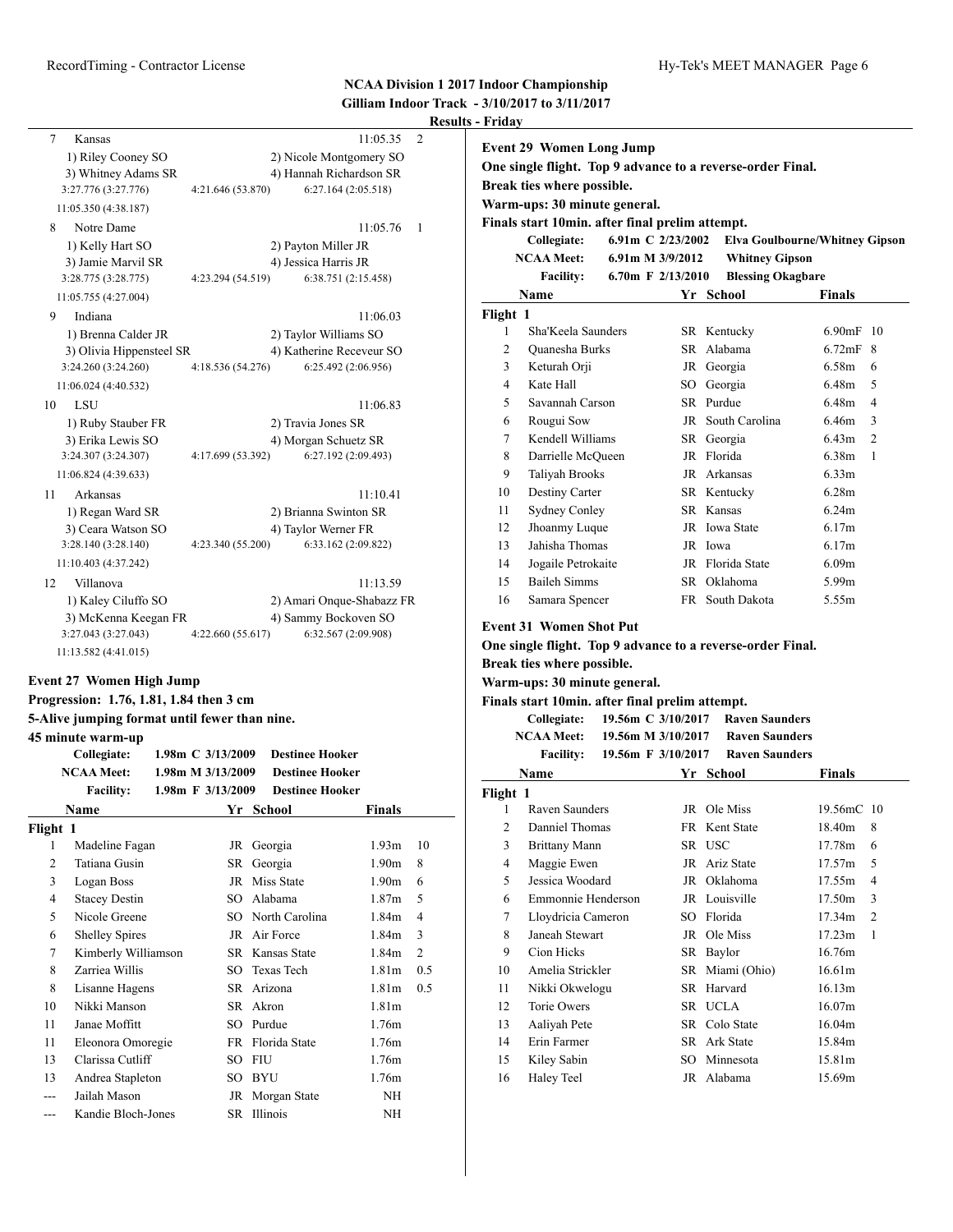# **Event 34 Indoor Pentathlon: #1 Women 60 Meter Hurdles Four grouped sections. Alternate lanes for hurdles. Lanes 2,4,6,8**

|                | <b>Facility:</b><br>7.94 F |     |                  |        |       |
|----------------|----------------------------|-----|------------------|--------|-------|
|                | <b>Name</b>                | Yr  | School           | Finals |       |
| Section 1      |                            |     |                  |        |       |
| 1              | Kelsey Herman              | SO. | Arkansas         | 8.34   | 1,052 |
| 2              | Holly Hankenson            | SO. | Louisville       | 8.52   | 1,013 |
| 3              | <b>Stacey Destin</b>       | SO. | Alabama          | 8.63   | 989   |
| 4              | Jaclyn Siefring            |     | JR Akron         | 8.76   | 961   |
| Section 2      |                            |     |                  |        |       |
| 1              | Georgia Ellenwood          | JR  | Wisconsin        | 8.64   | 987   |
| $\overline{2}$ | Rose Jackson               |     | SR ND State      | 8.77   | 959   |
| 3              | <b>Breanne Borman</b>      |     | SR Wichita State | 8.78   | 956   |
| $\overline{4}$ | Zoe Hughes                 |     | FR Harvard       | 8.80   | 952   |
| Section 3      |                            |     |                  |        |       |
| 1              | Kendell Williams           | SR  | Georgia          | 8.03   | 1,123 |
| 2              | Taliyah Brooks             | JR  | Arkansas         | 8.13   | 1,100 |
| 3              | Michelle Atherley          | SO  | Miami            | 8.21   | 1,082 |
| $\overline{4}$ | Nikki Larch-Miller         | SR  | Wichita State    | 8.26   | 1,070 |
| Section 4      |                            |     |                  |        |       |
| 1              | Melissa-Maree Farrington   | SR. | Florida State    | 8.40   | 1,039 |
| 2              | Nina Schultz               | FR. | Kansas State     | 8.41   | 1,037 |
| 3              | Louisa Grauvogel           | FR  | Georgia          | 8.47   | 1,024 |
| $\overline{4}$ | Leigha Brown               | SR  | Arkansas         | 8.48   | 1,021 |

## **Event 34 Indoor Pentathlon: #2 Women High Jump**

# **Two grouped pits. No five-alive.**

| Start height determined by Referee. |  |
|-------------------------------------|--|
|-------------------------------------|--|

| Name           |                          |     | <b>School</b> | Finals            |       |
|----------------|--------------------------|-----|---------------|-------------------|-------|
| Flight 1       |                          |     |               |                   |       |
| 1              | Melissa-Maree Farrington | SR  | Florida State | 1.72m             | 879   |
| 2              | Nikki Larch-Miller       | SR  | Wichita State | 1.63m             | 771   |
| 2              | Jaclyn Siefring          | JR  | Akron         | 1.63m             | 771   |
| $\overline{2}$ | Zoe Hughes               | FR  | Harvard       | 1.63m             | 771   |
| 5              | Breanne Borman           | SR. | Wichita State | 1.60 <sub>m</sub> | 736   |
| 5              | Louisa Grauvogel         | FR  | Georgia       | 1.60 <sub>m</sub> | 736   |
| 5              | Rose Jackson             |     | SR ND State   | 1.60 <sub>m</sub> | 736   |
| 8              | Holly Hankenson          |     | SO Louisville | 1.57m             | 701   |
| Flight 2       |                          |     |               |                   |       |
| 1              | <b>Stacey Destin</b>     | SO. | Alabama       | 1.90 <sub>m</sub> | 1,106 |
| 2              | Taliyah Brooks           | JR  | Arkansas      | 1.84m             | 1,029 |
| 3              | Nina Schultz             | FR  | Kansas State  | 1.81 <sub>m</sub> | 991   |
| $\overline{4}$ | Kendell Williams         | SR  | Georgia       | 1.78 <sub>m</sub> | 953   |
| 5              | Kelsey Herman            | SО  | Arkansas      | 1.75m             | 916   |
| 5              | Michelle Atherley        | SO  | Miami         | 1.75m             | 916   |
| 7              | Leigha Brown             | SR  | Arkansas      | 1.72m             | 879   |
| 7              | Georgia Ellenwood        | JR  | Wisconsin     | 1.72m             | 879   |

### **Event 34 Indoor Pentathlon: #3 Women Shot Put**

#### **Two random flights.**

|               | Name       | Yr School  | Finals       |  |
|---------------|------------|------------|--------------|--|
| Flight 1<br>1 | Zoe Hughes | FR Harvard | $12.73m$ 709 |  |

|                                | Flight 1  (Event 34 Indoor Pentathlon: #3 Women Shot Put) |     |                  |        |     |  |  |
|--------------------------------|-----------------------------------------------------------|-----|------------------|--------|-----|--|--|
| Finals<br>School<br>Name<br>Yr |                                                           |     |                  |        |     |  |  |
| $\overline{c}$                 | Michelle Atherley                                         | SO. | Miami            | 12.69m | 707 |  |  |
| 3                              | Nina Schultz                                              |     | FR Kansas State  | 12.14m | 670 |  |  |
| 4                              | Taliyah Brooks                                            | JR  | Arkansas         | 11.97m | 659 |  |  |
| 5                              | Nikki Larch-Miller                                        |     | SR Wichita State | 11.90m | 654 |  |  |
| 6                              | <b>Stacey Destin</b>                                      | SO. | Alabama          | 11.71m | 642 |  |  |
| 7                              | Holly Hankenson                                           |     | SO Louisville    | 11.65m | 638 |  |  |
| 8                              | Melissa-Maree Farrington                                  |     | SR Florida State | 11.46m | 625 |  |  |
| Flight 2                       |                                                           |     |                  |        |     |  |  |
| 1                              | Kendell Williams                                          | SR  | Georgia          | 12.96m | 725 |  |  |
| 2                              | Rose Jackson                                              | SR  | ND State         | 12.78m | 713 |  |  |
| 3                              | Breanne Borman                                            |     | SR Wichita State | 12.72m | 709 |  |  |
| 4                              | Leigha Brown                                              |     | SR Arkansas      | 12.45m | 691 |  |  |
| 5                              | Louisa Grauvogel                                          | FR  | Georgia          | 12.37m | 686 |  |  |
| 6                              | Jaclyn Siefring                                           | JR  | Akron            | 12.13m | 670 |  |  |
| 7                              | Georgia Ellenwood                                         | JR  | Wisconsin        | 12.12m | 669 |  |  |
| 8                              | Kelsey Herman                                             |     | SO Arkansas      | 11.92m | 656 |  |  |

# **Event 34 Indoor Pentathlon: #4 Women Long Jump**

### **Two random flights.**

|          | Name                     | Yr  | School           | Finals            |       |
|----------|--------------------------|-----|------------------|-------------------|-------|
| Flight 1 |                          |     |                  |                   |       |
| 1        | Taliyah Brooks           | JR  | Arkansas         | 6.48m             | 1,001 |
| 2        | Kendell Williams         | SR  | Georgia          | 6.47m             | 997   |
| 3        | Nina Schultz             | FR. | Kansas State     | 6.18m             | 905   |
| 4        | Rose Jackson             |     | SR ND State      | 6.09 <sub>m</sub> | 877   |
| 5        | Kelsey Herman            | SO. | Arkansas         | 6.06m             | 868   |
| 6        | Zoe Hughes               |     | FR Harvard       | 5.94m             | 831   |
| 7        | Jaclyn Siefring          | JR  | Akron            | 5.88m             | 813   |
| 8        | Louisa Grauvogel         |     | FR Georgia       | 5.81m             | 792   |
| Flight 2 |                          |     |                  |                   |       |
| 1        | Melissa-Maree Farrington |     | SR Florida State | 5.80m             | 789   |
| 2        | <b>Stacey Destin</b>     | SO  | Alabama          | 5.78m             | 783   |
| 3        | Georgia Ellenwood        |     | JR Wisconsin     | 5.77m             | 780   |
| 4        | Holly Hankenson          | SO  | Louisville       | 5.74m             | 771   |
| 5        | Michelle Atherley        | SO  | Miami            | 5.67m             | 750   |
| 6        | Nikki Larch-Miller       | SR  | Wichita State    | 5.64m             | 741   |
| 7        | Leigha Brown             | SR  | Arkansas         | 5.61m             | 732   |
| 8        | Breanne Borman           |     | SR Wichita State | 5.33m             | 651   |

# **Event 34 Indoor Pentathlon: #5 Women 800 Meter Run**

# **One section.**

## **Two alley waterfall, two turn stagger.**

|                  | Name              | School<br>Yr     | <b>Finals</b>     |     |
|------------------|-------------------|------------------|-------------------|-----|
| <b>Section 1</b> |                   |                  |                   |     |
| 1                | Holly Hankenson   | SO Louisville    | 2:14.88           | 894 |
|                  | 32.829 (32.829)   | 1:06.765(33.936) | 1:40.733 (33.969) |     |
|                  | 2:14.877 (34.145) |                  |                   |     |
| 2                | Leigha Brown      | SR Arkansas      | 2:15.00           | 893 |
|                  | 31.387 (31.387)   | 1:04.980(33.593) | 1:39.532 (34.552) |     |
|                  | 2:14.996 (35.465) |                  |                   |     |
| 3                | Kendell Williams  | SR Georgia       | 2:15.61           | 884 |
|                  | 31.507 (31.507)   | 1:05.067(33.560) | 1:40.084 (35.017) |     |
|                  | 2:15.602 (35.519) |                  |                   |     |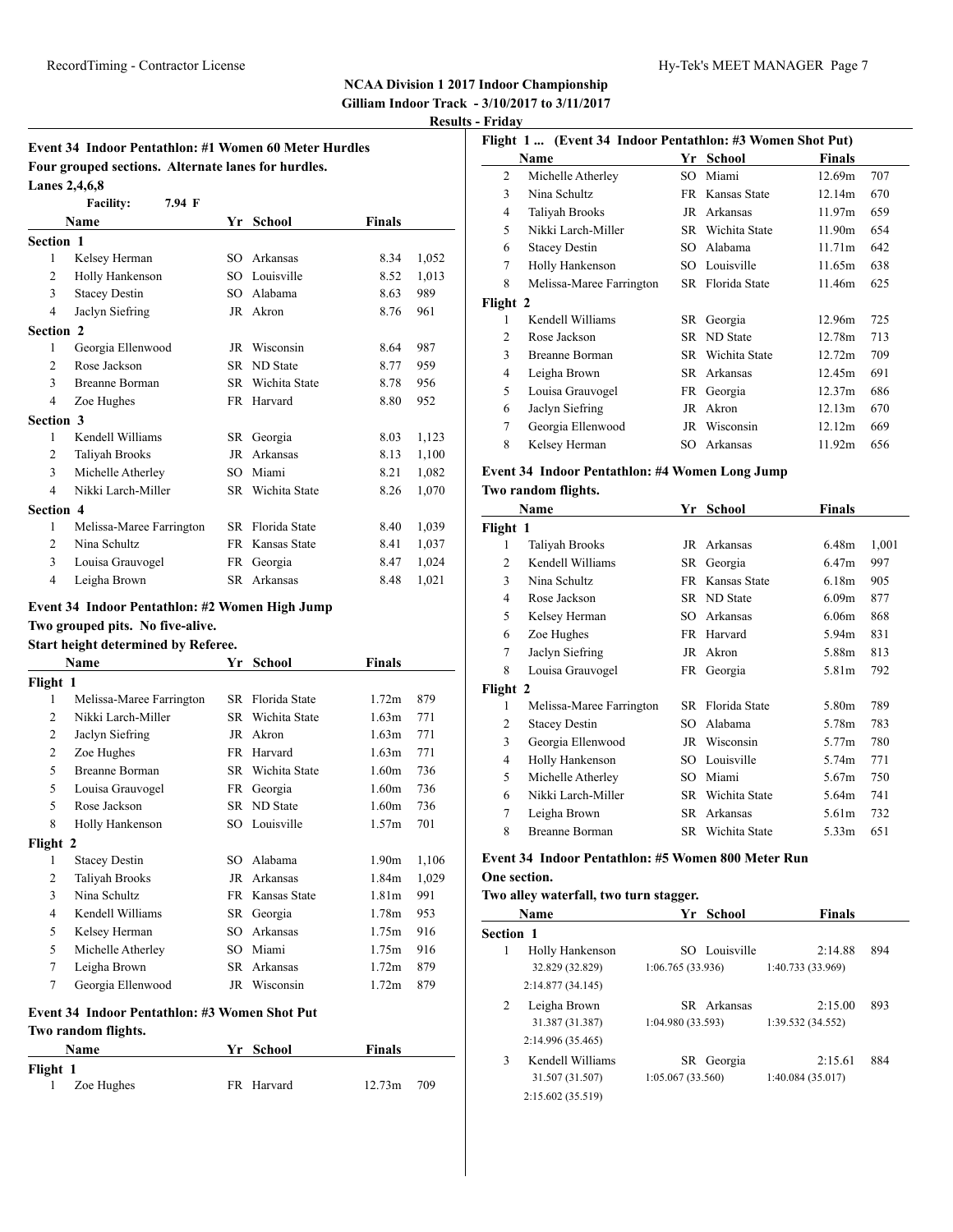|    |                                                           |                                       |                              | Results - Friday |                                |                 |
|----|-----------------------------------------------------------|---------------------------------------|------------------------------|------------------|--------------------------------|-----------------|
| 4  | Jaclyn Siefring<br>31.332 (31.332)                        | JR Akron<br>1:04.440 (33.108)         | 2:16.72<br>1:39.144 (34.704) | 869              | 17) Furman<br>17) BYU          | $\sqrt{5}$<br>5 |
| 5  | 2:16.712 (37.569)<br>Michelle Atherley<br>31.972 (31.972) | SO Miami<br>1:05.804 (33.832)         | 2:17.05<br>1:41.931 (36.128) | 864              | 17) Miami<br>17) Arizona State | 5<br>$\sqrt{5}$ |
|    | 2:17.048 (35.117)                                         |                                       |                              |                  |                                |                 |
| 6  | Rose Jackson<br>32.368 (32.368)                           | SR ND State<br>1:07.542(35.175)       | 2:17.57<br>1:42.608 (35.066) | 857              |                                |                 |
|    | 2:17.567 (34.959)                                         |                                       |                              |                  |                                |                 |
| 7  | Nikki Larch-Miller<br>32.963 (32.963)                     | SR Wichita State<br>1:06.387 (33.424) | 2:17.93<br>1:40.449 (34.063) | 852              |                                |                 |
|    | 2:17.924 (37.475)                                         |                                       |                              |                  |                                |                 |
| 8  | Georgia Ellenwood<br>32.224 (32.224)                      | JR Wisconsin<br>1:06.695 (34.471)     | 2:18.29<br>1:41.579 (34.885) | 847              |                                |                 |
|    | 2:18.286 (36.707)                                         |                                       |                              |                  |                                |                 |
| 9  | Zoe Hughes<br>32.631 (32.631)                             | FR Harvard<br>1:07.311 (34.680)       | 2:19.81<br>1:43.084 (35.774) | 826              |                                |                 |
|    | 2:19.806 (36.722)                                         |                                       |                              |                  |                                |                 |
| 10 | Taliyah Brooks<br>31.694 (31.694)                         | JR Arkansas<br>1:05.449 (33.755)      | 2:22.39<br>1:42.031 (36.583) | 791              |                                |                 |
|    | 2:22.381 (40.350)                                         |                                       |                              |                  |                                |                 |
| 11 | Louisa Grauvogel<br>32.010 (32.010)                       | FR Georgia<br>1:06.920 (34.910)       | 2:23.99<br>1:44.314 (37.395) | 770              |                                |                 |
|    | 2:23.990 (39.676)                                         |                                       |                              |                  |                                |                 |
| 12 | Nina Schultz<br>33.183 (33.183)<br>2:26.550 (40.249)      | FR Kansas State<br>1:08.687(35.504)   | 2:26.55<br>1:46.302 (37.615) | 737              |                                |                 |
| 13 | <b>Stacey Destin</b><br>31.814 (31.814)                   | SO Alabama<br>1:06.556 (34.743)       | 2:32.15<br>1:44.885 (38.329) | 666              |                                |                 |
|    | 2:32.149 (47.265)                                         |                                       |                              |                  |                                |                 |
| 14 | Melissa-Maree Farrington<br>33.283 (33.283)               | SR Florida State<br>1:09.773 (36.490) | 2:32.69<br>1:50.285 (40.512) | 660              |                                |                 |
|    | 2:32.687 (42.402)                                         |                                       |                              |                  |                                |                 |
| 15 | Breanne Borman<br>34.322 (34.322)                         | SR Wichita State<br>1:11.535 (37.213) | 2:33.25<br>1:51.962 (40.428) | 653              |                                |                 |
|    | 2:33.241 (41.279)                                         |                                       |                              |                  |                                |                 |
| 16 | Kelsey Herman<br>32.442 (32.442)                          | SO Arkansas<br>1:08.188(35.747)       | 2:33.68<br>1:47.961 (39.773) | 647              |                                |                 |
|    | 2:33.671 (45.710)                                         |                                       |                              |                  |                                |                 |

| 1)  | Georgia      | 41 |
|-----|--------------|----|
| 2)  | Alabama      | 16 |
| 3)  | Arkansas     | 12 |
| 3)  | Michigan     | 12 |
| 5)  | Ole Miss     | 11 |
| 6)  | Kentucky     | 10 |
| 6)  | Colorado     | 10 |
| 6)  | Missouri     | 10 |
| 9)  | Stanford     | 8  |
| 9)  | Kansas State | 8  |
| 9)  | Kent State   | 8  |
| 12) | Notre Dame   | 7  |
| 12) | Penn State   | 7  |
| 14) | <b>USC</b>   | 6  |
| 14) | Miss State   | 6  |
| 14) | Oregon       | 6  |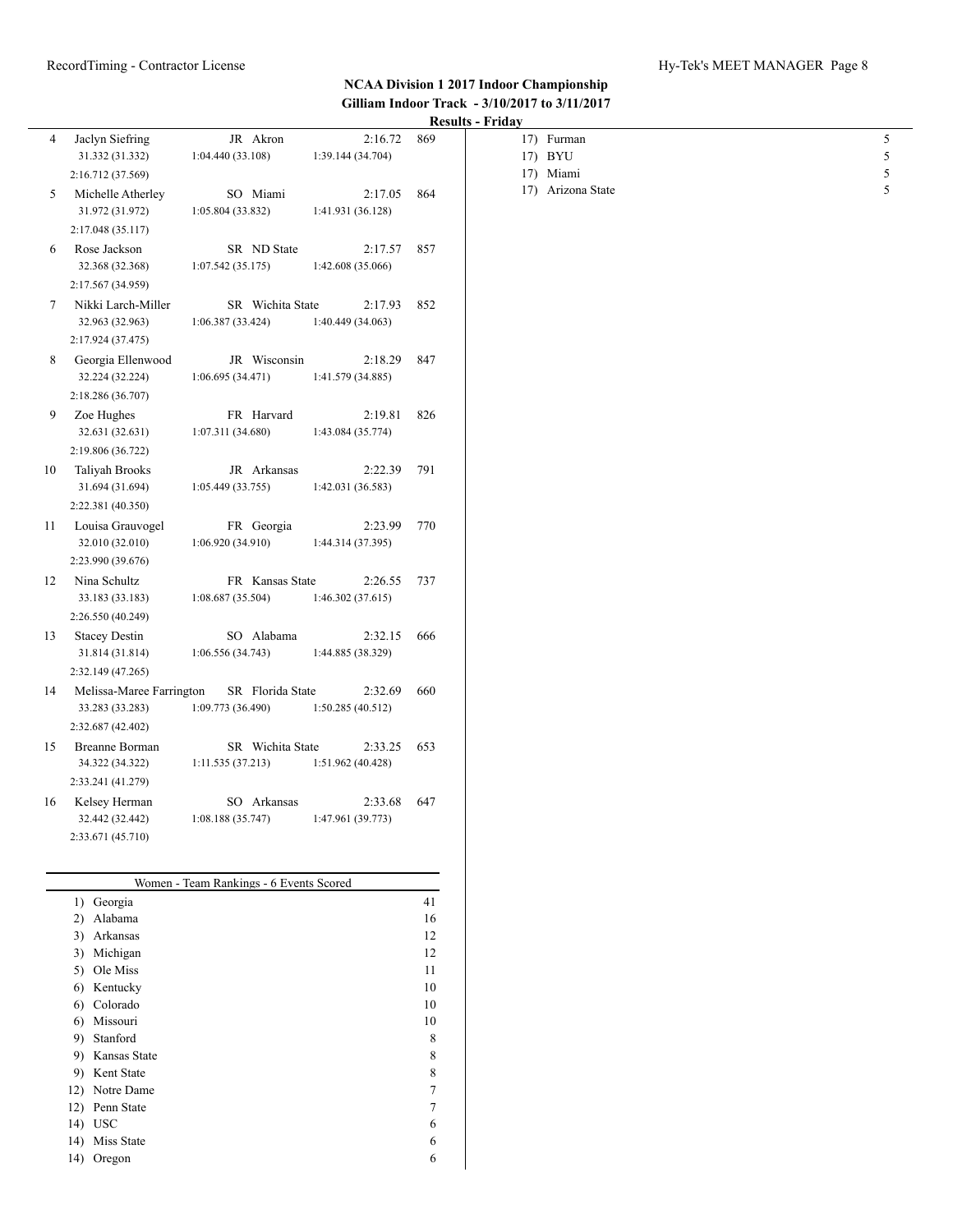|                                       | $1000000 - 11000$ |
|---------------------------------------|-------------------|
| 21) Purdue                            | 4                 |
| 21) Oklahoma                          | 4                 |
| 21) North Carolina                    | 4                 |
| 24) Louisville                        | 3                 |
| 24) Eastern Michigan                  | 3                 |
| 24) Air Force                         | 3                 |
| 24) South Carolina                    | 3                 |
| 24) Florida                           | 3                 |
| 29) Providence                        | $\overline{c}$    |
| 29) Wisconsin                         | $\boldsymbol{2}$  |
| 29) Kansas                            | $\boldsymbol{2}$  |
| 32) North Dakota State                | $\mathbf{1}$      |
|                                       |                   |
| 32) UCF                               | $\mathbf{1}$      |
| 34) Arizona                           | 0.5               |
| 34) Texas Tech                        | 0.5               |
|                                       |                   |
| Men - Team Rankings - 5 Events Scored |                   |
|                                       |                   |
| 1) Oregon                             | 17                |
| 2) Texas A&M                          | 16                |
| 3) Ole Miss                           | $12\,$            |
| 4) Virginia Tech                      | 10.5              |
| 5) Florida                            | 10                |
| 5) Colorado St.                       | $10\,$            |
| 5) South Dakota                       | $10\,$            |
| 8) Akron                              | 9                 |
| 9) Tulsa                              | 8                 |
| 9) Georgia                            | 8                 |
| 9) Arkansas                           | 8                 |
| 12) Campbell                          | 6                 |
| 12) Virginia                          | 6                 |
| 12) Texas                             | 6                 |
|                                       |                   |
| 12) Georgetown                        | 6                 |
| 16) Southern Illinois                 | 5                 |
| 16) Colorado                          | 5                 |
| 16) Michigan State                    | 5                 |
| 19) South Carolina                    | 4                 |
| 19) SIU Edwardsville                  | 4                 |
| 19) Indiana                           | 4                 |
| 19) Cincinnati                        | 4                 |
| 19) Alabama                           | 4                 |
| 24) Ohio State                        | 3                 |
| 24) Oklahoma State                    | $\mathfrak{Z}$    |
| 24) Butler                            | 3                 |
| 27) Notre Dame                        | $2.5\,$           |
| 28) Kansas                            |                   |
|                                       | $\overline{c}$    |
| 29) Villanova                         | $\mathbf{1}$      |
| 29) Northern Arizona                  | 1                 |
| 29) Samford                           | $\mathbf{1}$      |
| 29) Arizona                           | $\mathbf{1}$      |
|                                       |                   |